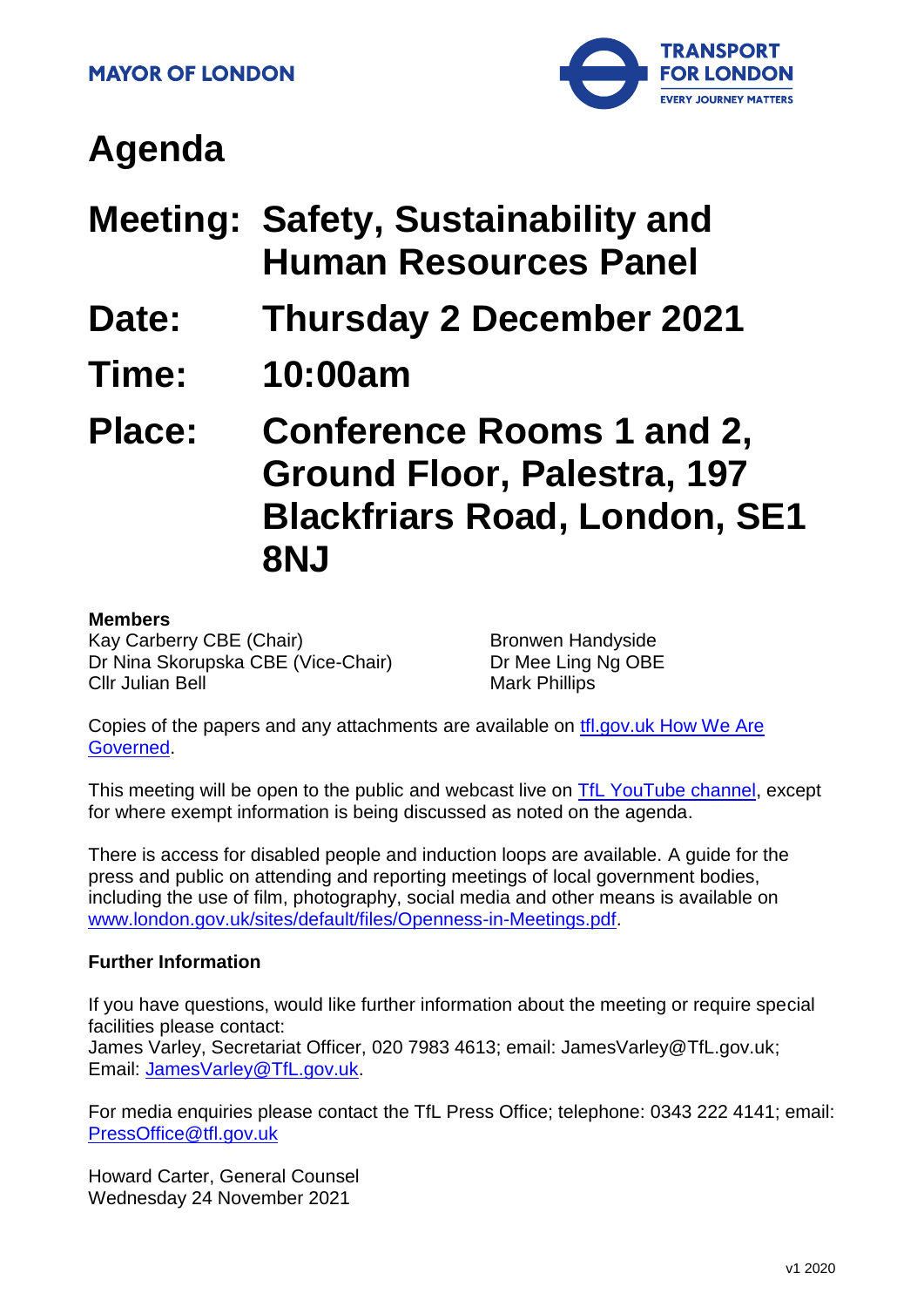**Agenda Safety, Sustainability and Human Resources Panel Thursday 2 December 2021**

## **1 Apologies for Absence and Chair's Announcements**

## **2 Declarations of Interests**

General Counsel

**Members are reminded that any interests in a matter under discussion must be declared at the start of the meeting, or at the commencement of the item of business.** 

**Members must not take part in any discussion or decision on such a matter and, depending on the nature of the interest, may be asked to leave the room during the discussion.**

**3 Minutes of the Meeting of the Panel held on 14 September 2021** (Pages 1 - 12)

General Counsel

**The Panel is asked to approve the minutes of the meeting of the Panel held on 14 September 2021 and authorise the Chair to sign them.**

#### **4 Matters Arising and Actions List** (Pages 13 - 16)

General Counsel

**The Panel is asked to note the updated actions list.**

**5 Presentation from CIRAS** (Pages 17 - 38)

Chief Safety, Health and Environment Officer

**The Panel is asked to note the paper.** 

**6 Safety, Health and Environment Report** (Pages 39 - 104)

Chief Safety, Health and Environment Officer

**The Panel is asked to note the report.**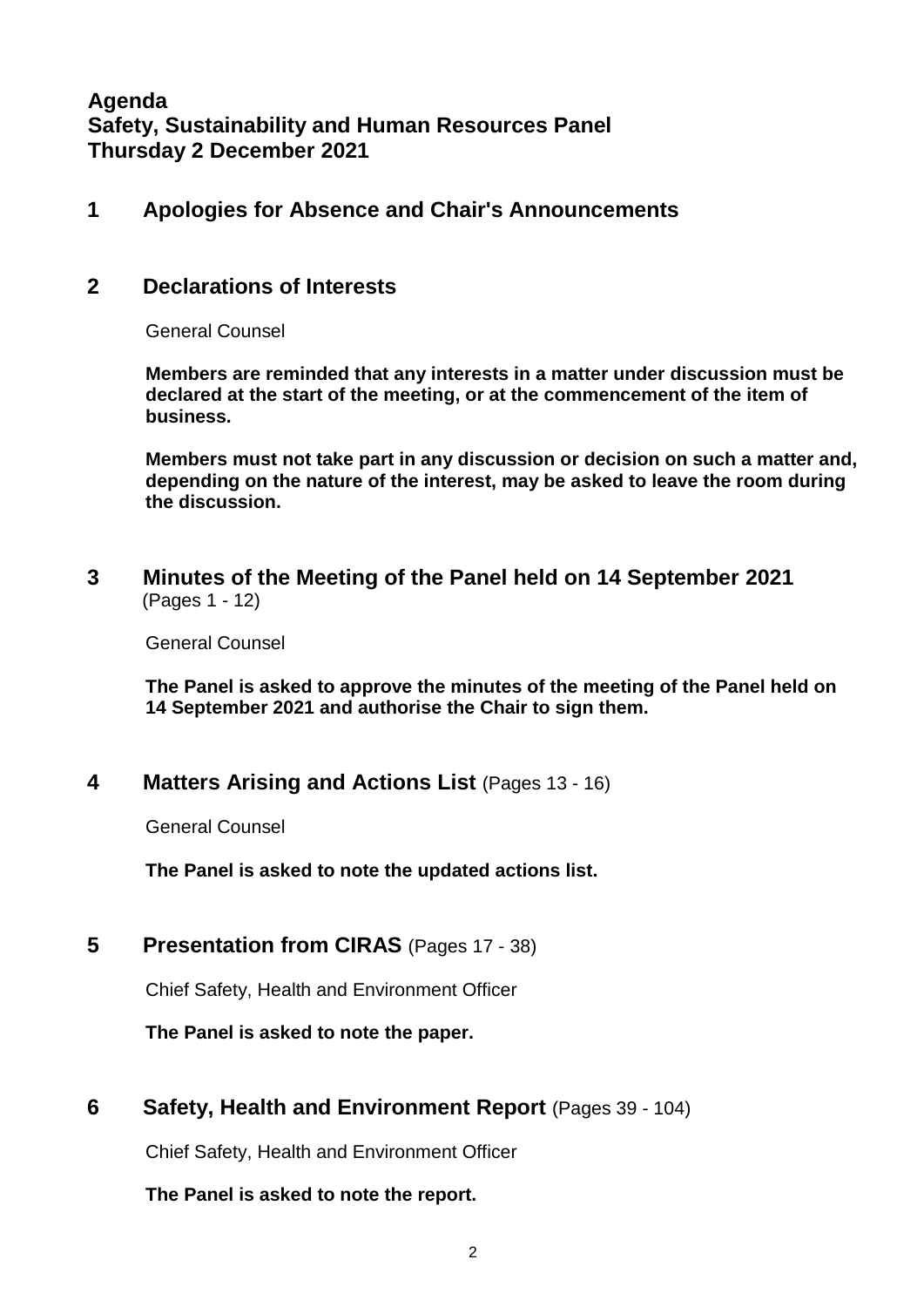## **7 Safety, Health and Environment Assurance Report** (Pages 105 - 114)

Interim Director of Risk and Assurance

**The Panel is asked to note the paper.** 

## **8 Vision Zero Action Plan Progress Report** (Pages 115 - 182)

Chief Safety, Health and Environment Officer

**The Panel is asked to note the paper.**

## **9 Air Quality Update** (Pages 183 - 194)

Director, City Planning

**The Panel is asked to note the paper.** 

### **10 Responsible Procurement Update** (Pages 195 - 200)

Chief Finance Officer

**The Panel is asked to note the paper.** 

## **11 Human Resources Quarterly Report** (Pages 201 - 212)

Chief People Officer

**The Panel is asked to note the report.**

## **12 Members' Suggestions For Future Discussion Items** (Pages 213 - 216)

General Counsel

**The Panel is asked to note the forward programme and invited to raise any suggestions for future discussion items.**

## **13 Any Other business the Chair Considers Urgent**

**The Chair will state the reason for urgency of any item taken.**